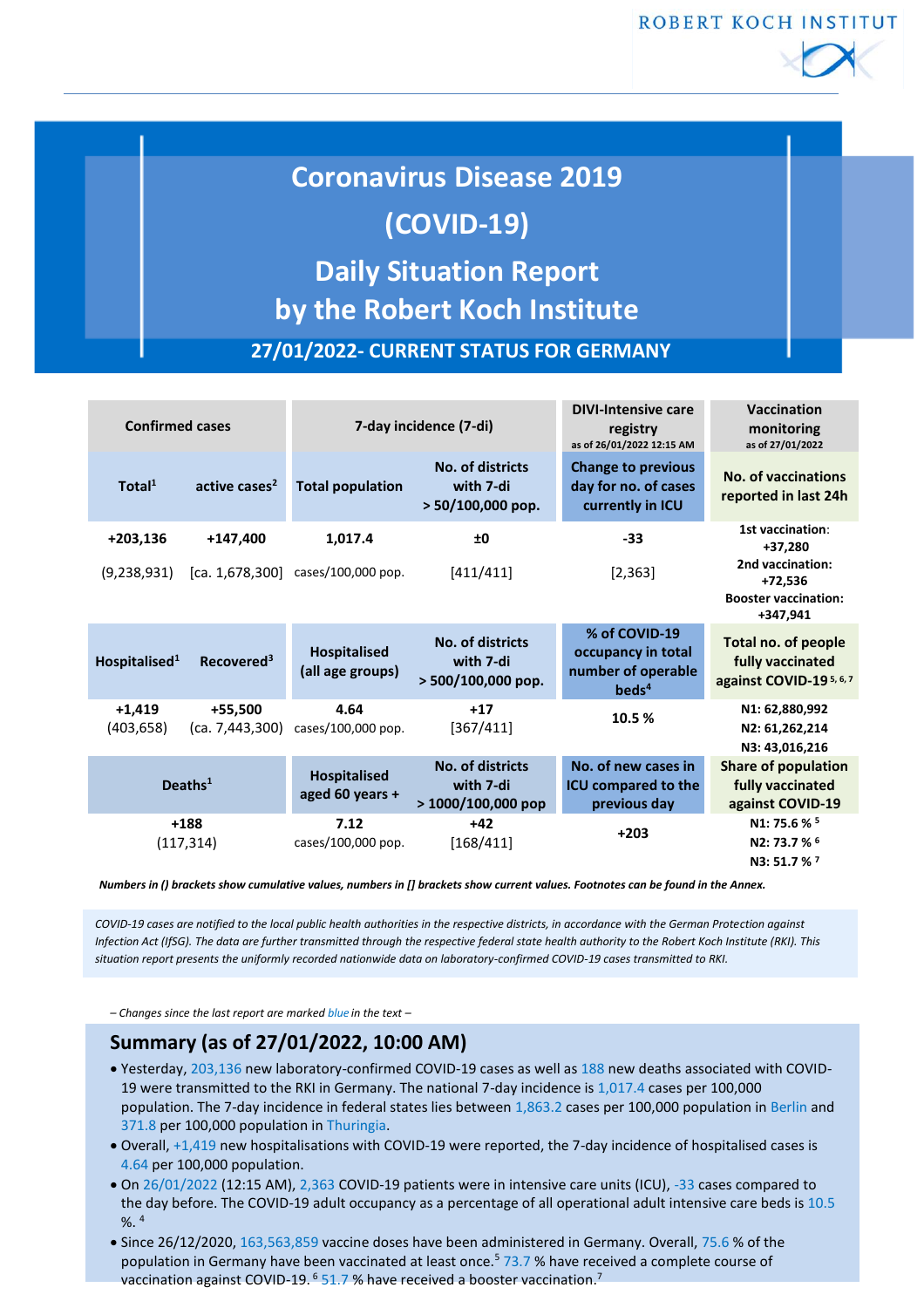## **Epidemiological Situation in Germany (as of 27/01/2022, 0:00 AM)**

Since January 2020, a total of 9,238,931 (+203,136) laboratory-confirmed cases of COVID-19 have been reported to and validated by the RKI (Table 1). The geographical distribution of cases of the last 7 days is shown in Figure 1. Please see the COVID-19 dashboard [\(https://corona.rki.de/\)](https://corona.rki.de/) for information on the number of COVID-19 cases by county (local health authority).



**Figure 1: Number and cumulative incidence (per 100,000 population) of reported COVID-19 cases in Germany by county and federal state (n=846,025, 27/01/2022, 12:00 AM). Cases are usually reported according to the district from which they were transmitted. This usually corresponds to the place of residence. Place of residence and probable place of infection do not have to coincide.**

**Table 1: Number and cumulative incidence (per 100,000 population) of laboratory-confirmed COVID-19 cases, hospitalizations and deaths for each federal state electronically reported to RKI, Germany (27/01/2022, 12:00 AM). The number of new cases includes cases newly notified to the local public health authority, but also on prior days.** 

|                                   | <b>Cumulative cases</b>      |                                     |                           | Last 7 days  |                           |                                                 | <b>Cumulative deaths</b>             |                            |
|-----------------------------------|------------------------------|-------------------------------------|---------------------------|--------------|---------------------------|-------------------------------------------------|--------------------------------------|----------------------------|
| <b>Federal State</b>              | <b>Number</b><br>of<br>cases | <b>Number</b><br>of<br>new<br>cases | Cases/<br>100,000<br>pop. | <b>Cases</b> | Cases/<br>100,000<br>pop. | <b>Hospitalisat</b><br>ions/<br>100,000<br>pop. | <b>Number</b><br><b>of</b><br>deaths | Deaths/<br>100,000<br>pop. |
| <b>Baden-Wuerttemberg</b>         | 1,278,219                    | 27,891                              | 11,512                    | 107,631      | 969.4                     | 4.89                                            | 13,605                               | 123                        |
| <b>Bavaria</b>                    | 1,668,037                    | 34,197                              | 12,694                    | 152,295      | 1,159.0                   | 4.85                                            | 20,391                               | 155                        |
| <b>Berlin</b>                     | 500,056                      | 14,733                              | 13,647                    | 68,271       | 1,863.2                   | 3.88                                            | 4,097                                | 112                        |
| <b>Brandenburg</b>                | 320,715                      | 6,895                               | 12,671                    | 32,683       | 1,291.3                   | 4.15                                            | 4,988                                | 197                        |
| <b>Bremen</b>                     | 81,345                       | 1,451                               | 11,960                    | 10,141       | 1,491.0                   | 14.70                                           | 646                                  | 95                         |
| Hamburg                           | 226,070                      | 13,224                              | 12,204                    | 29,940       | 1,616.2                   | 6.96                                            | 2,095                                | 113                        |
| <b>Hesse</b>                      | 655,261                      | 17,870                              | 10,412                    | 75,650       | 1,202.1                   | 4.54                                            | 8,783                                | 140                        |
| Mecklenburg-<br>Western Pomerania | 137,532                      | 3,260                               | 8,538                     | 15,398       | 955.9                     | 7.51                                            | 1,629                                | 101                        |
| <b>Lower Saxony</b>               | 601,705                      | 13,532                              | 7,518                     | 63,929       | 798.8                     | 3.24                                            | 7,070                                | 88                         |
| North Rhine-Westphalia            | 1,828,368                    | 41,841                              | 10,200                    | 177,781      | 991.8                     | 4.07                                            | 20,999                               | 117                        |
| <b>Rhineland-Palatinate</b>       | 358,475                      | 8,365                               | 8,747                     | 32,206       | 785.8                     | 5.20                                            | 4,789                                | 117                        |
| Saarland                          | 96,384                       | 2,020                               | 9,795                     | 10,161       | 1,032.6                   | 4.07                                            | 1,324                                | 135                        |
| Saxony                            | 709,938                      | 5,881                               | 17,499                    | 20,165       | 497.0                     | 3.18                                            | 14,003                               | 345                        |
| Saxony-Anhalt                     | 256,516                      | 3,874                               | 11,763                    | 12,493       | 572.9                     | 5.23                                            | 4,569                                | 210                        |
| Schleswig-Holstein                | 205,498                      | 6,099                               | 7,060                     | 29,398       | 1,009.9                   | 6.42                                            | 1,953                                | 67                         |
| <b>Thuringia</b>                  | 314,812                      | 2,003                               | 14,848                    | 7,883        | 371.8                     | 5.66                                            | 6,373                                | 301                        |
| <b>Total</b>                      | 9,238,931                    | 203,136                             | 11,110                    | 846,025      | 1,017.4                   | 4.64                                            | 117,314                              | 141                        |

Quality checks and data cleaning by the local health departments and federal state health authorities can lead to corrections to cases previously transmitted (e. g. detection of duplicate reports). This can occasionally lead to negative values for the number of new cases.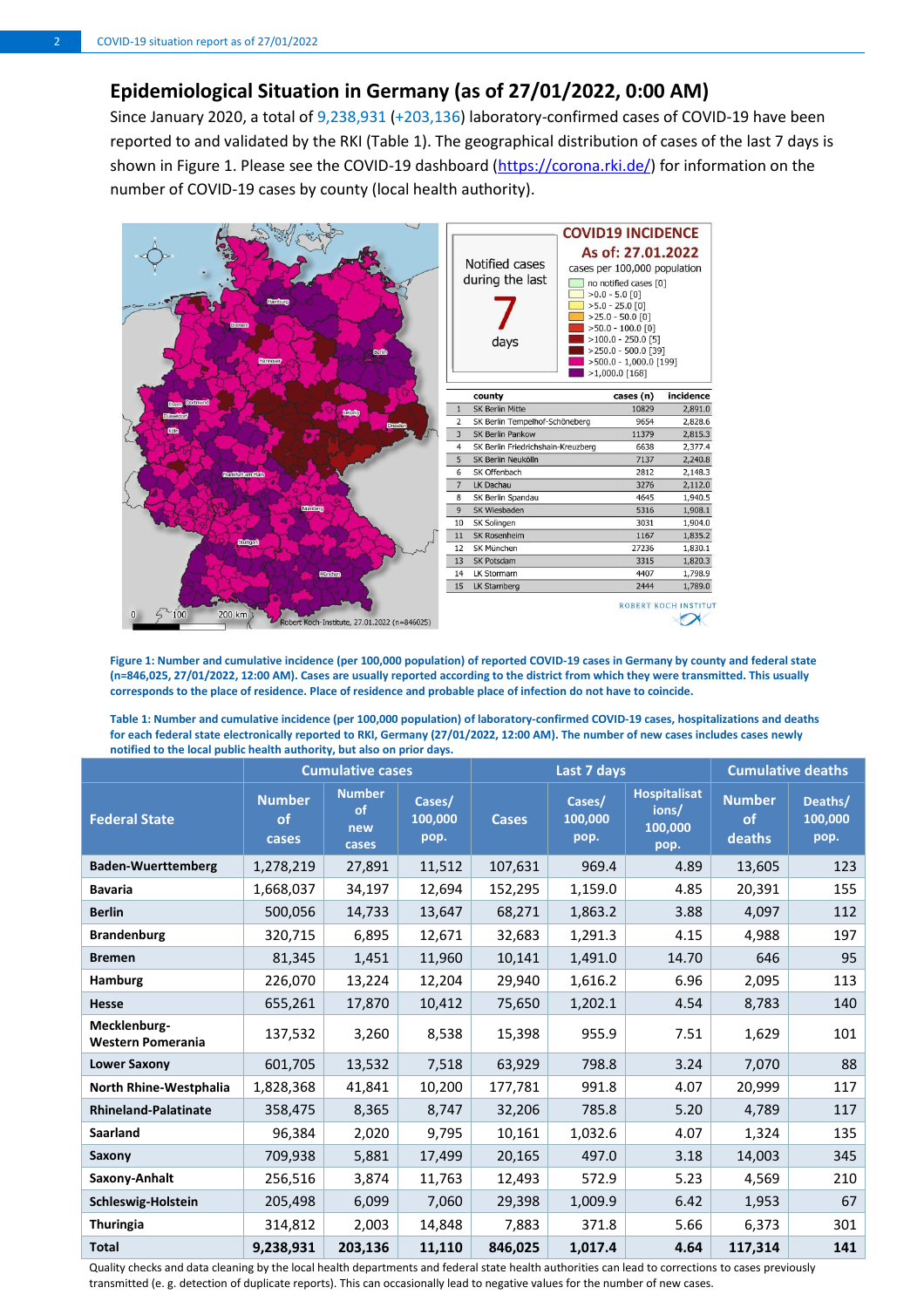Figure 2 shows the course of the COVID-19 cases per 100,000 population transmitted to the RKI on the last 7 days in each of the federal states and in all of Germany. The values for the 7-day incidence in the federal states range from 1,863.2 per 100,000 population in Berlin to 371.8 per 100,000 population in Thuringia.



**Figure 2: COVID-19 cases/100,000 inhabitants during 7 days in Germany by federal state and reporting date in the health offices (27/01/2022, 0:00 AM). The grey area delineates a range of dates with yet incomplete data, where changes in incidence are likely to occur.** 

## **Estimation of the reproduction number (R), taking into account the reporting delay (Nowcasting)**

Figure 3 shows the course of estimated 7-day R-value.





**Figure 3: Estimated 7-day R-value (in orange) over the last 60 days, against the background of estimated number of COVID-19 cases according to illness onset (as of 27/01/2022, 12 AM, taking into account cases up to 23/01/2022).**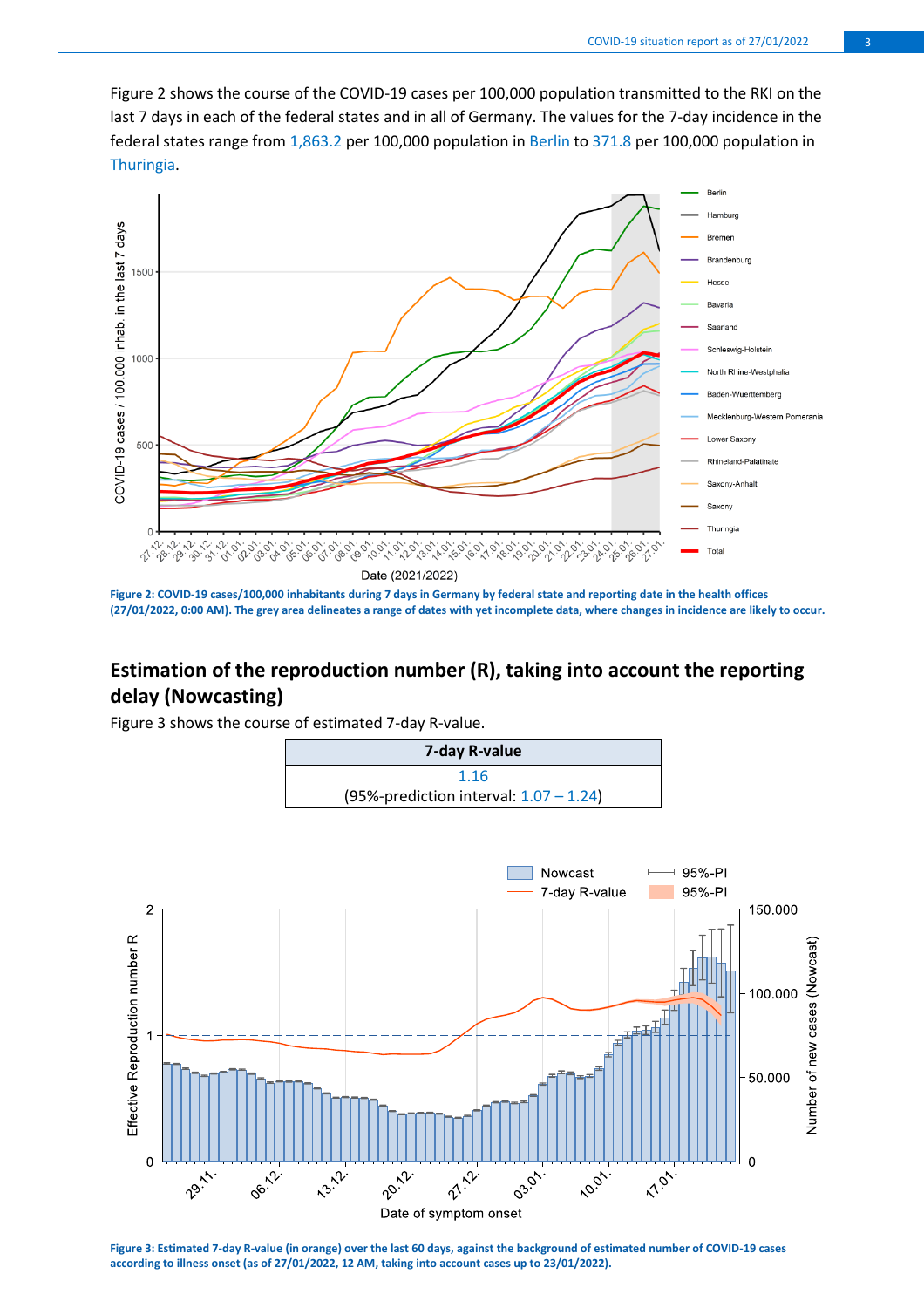The COVID-19 epidemic in Germany is increasingly dominated by the Omicron variant. This variant differs in some characteristics from the previously dominant variants, in particular it probably has a shorter incubation period [1] and also a shorter generation time [2]. This could also influence the estimation of the R-value in Germany, which was previously performed assuming a constant generation time of 4 days. For shorter generation times, the estimated R-values would be closer to 1. Currently, R values continue to be estimated assuming a generation time of 4 days. If the shorter generation time of Omicron is confirmed, the estimate of the R-value will be adjusted accordingly.

Sample calculations as well as an excel sheet presenting the daily updated R-value can be retrieved under [www.rki.de/covid-19-nowcasting.](http://www.rki.de/covid-19-nowcasting) A detailed description of the methodology is available at [https://www.rki.de/DE/Content/Infekt/EpidBull/Archiv/2020/17/Art\\_02.html](https://www.rki.de/DE/Content/Infekt/EpidBull/Archiv/2020/17/Art_02.html) (Epid. Bull. 17 | 2020 from 23/04/2020).

## **Annex:**

#### **Notes on data collection and evaluation**

The data presented in this situation report represent a temporal snapshot. Information on individual cases can be obtained and added by the health authorities in the course of the disease. It is not possible to obtain complete data for all variables.

If necessary, the local public health authorities collect additional information, evaluate reported cases and initiate the necessary infection control measures. In accordance with the Infection Protection Act, the data are transmitted electronically by the local public health authorities to the federal state health authority and from there to the RKI on the next working day at the latest. The data is updated at the RKI daily at 0:00 AM.

Data entry and data transmission can lead to a time lag from the time the case is reported to the local public health authorities until publication by the RKI, so case numbers may deviate from those from other sources.

For the calculation of the incidences, the data of the population statistics of the Federal Statistical Office from 31.12.2020 are used. The calculation of the 7-day incidence is based on the reporting date, i.e. the date on which the local public health authorities became aware of the case and recorded it electronically. For the 7-day incidence, the cases reported on the last 7 days are counted.

On the other hand, the number of cases since the previous day, as shown in the situation report and dashboard, is tied to the date when the case is first published in the RKI's reporting. Thus, due to transmission delays, it may occur that cases with a reporting date more than 7 days ago are still included in the situation report. At the same time, the number of cases since the previous day also may contain cases that were subsequently deleted in data quality checks. Thus, the 7-day incidence cannot be readily calculated from these single-day incidences.

### **References**

[1] Jansen L, Tegomoh B, Lange K, et al. "Investigation of a SARS-CoV-2 B.1.1.529 (Omicron) Variant Cluster — Nebraska, November–December 2021." MMWR Morb Mortal Wkly Rep 2021;70:1782–1784. DOI: http://dx.doi.org/10.15585/mmwr.mm705152e3external icon

[2] Dasom Kim, Jisoo Jo, Jun-Sik Lim, Sukhyun Ryu "Serial interval and basic reproduction number of SARS-CoV-2 Omicron variant in South Korea". MedRxiv, DOI: https://doi.org/10.1101/2021.12.25.21268301.

#### **Notes**

- 1 The number of cases since the previous day refers to the date of receipt at the RKI; due to the delay in transmission, cases from previous days may be included.
- 2 The number of active cases results from the number of transmitted cases minus the deaths and the estimated number of recovered cases.